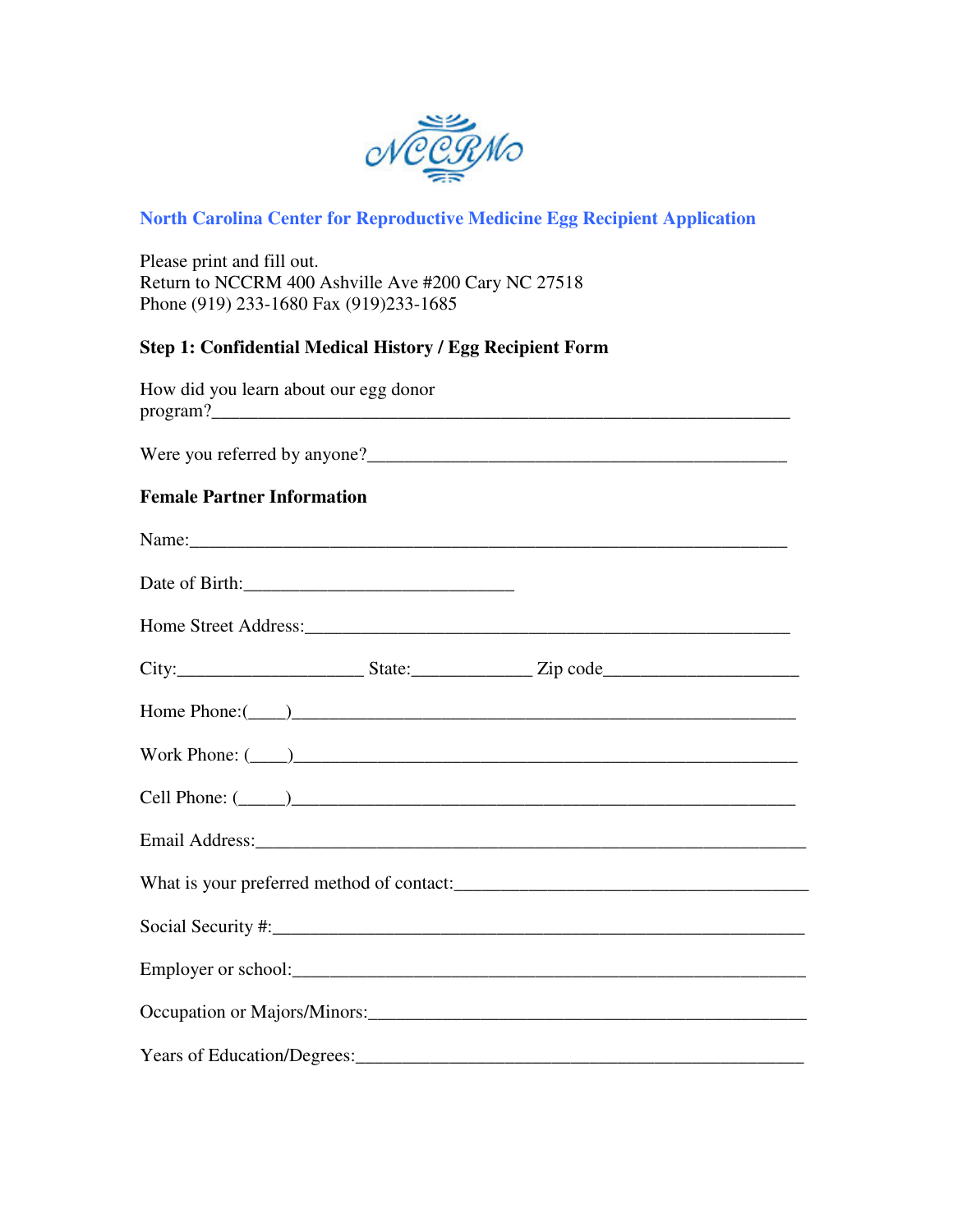| List the country, state and county of origin of most of your ancestors and yourself: |
|--------------------------------------------------------------------------------------|
| Country:                                                                             |
|                                                                                      |
| County:                                                                              |
| <b>Male Partner Information</b>                                                      |
| Name: Name:                                                                          |
|                                                                                      |
|                                                                                      |
| $City$ $City$ $State:$ $Zip code:$                                                   |
| Home Phone: $(\_\_)$                                                                 |
| Work Phone: $(\_\_)$                                                                 |
|                                                                                      |
|                                                                                      |
|                                                                                      |
|                                                                                      |
|                                                                                      |
|                                                                                      |
|                                                                                      |
| List the country, state and county of origin of most of your ancestors and yourself: |
|                                                                                      |
| State:                                                                               |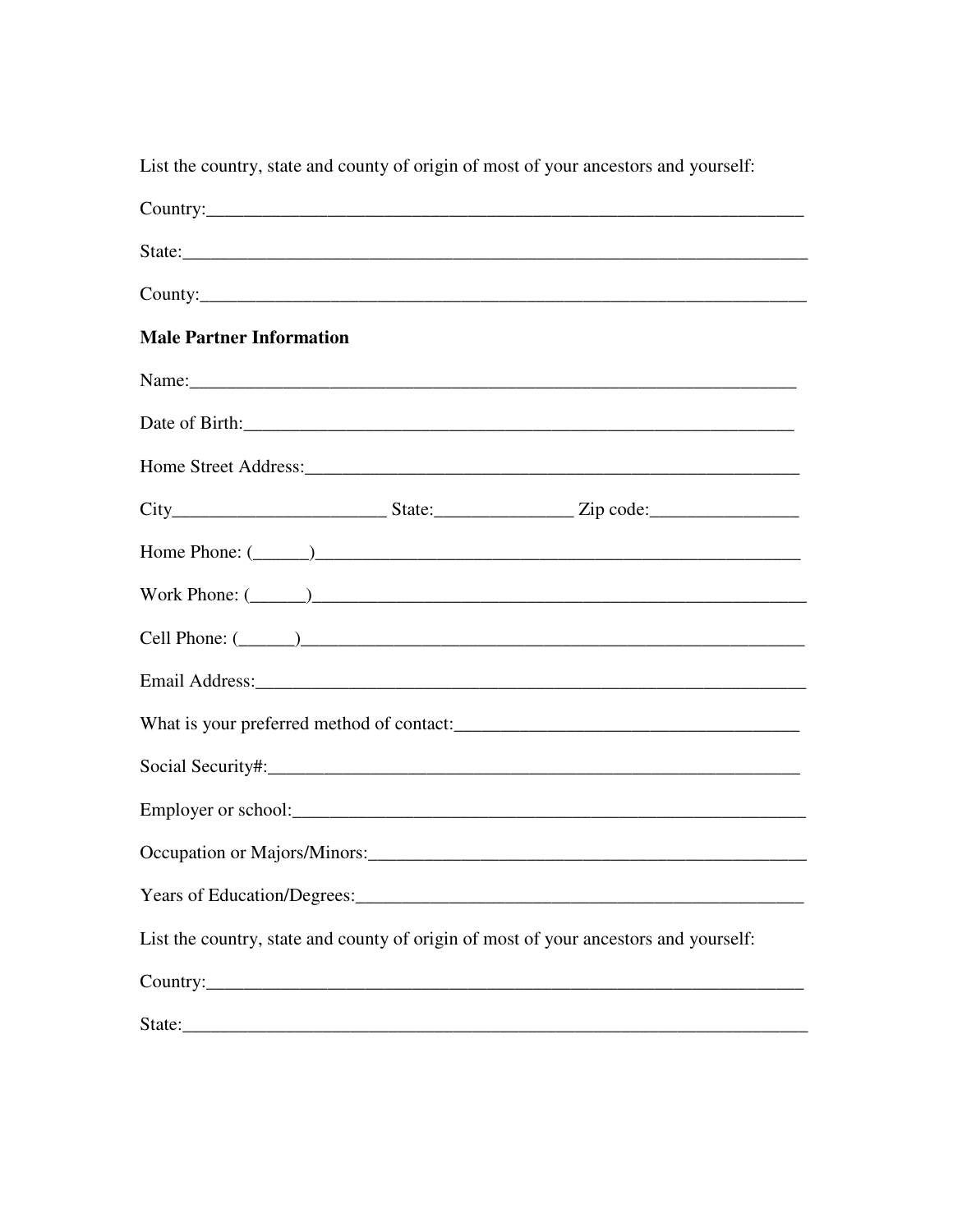| Are there any known genetic or birth defects in your family? ______Yes _______No                                                                                                                                                                                                                                                                                                                              |  |  |
|---------------------------------------------------------------------------------------------------------------------------------------------------------------------------------------------------------------------------------------------------------------------------------------------------------------------------------------------------------------------------------------------------------------|--|--|
|                                                                                                                                                                                                                                                                                                                                                                                                               |  |  |
| Have you ever been tested as a carrier of:                                                                                                                                                                                                                                                                                                                                                                    |  |  |
|                                                                                                                                                                                                                                                                                                                                                                                                               |  |  |
| Sickle Cell disease: Carrier Carrier Not Carrier Don't Know                                                                                                                                                                                                                                                                                                                                                   |  |  |
|                                                                                                                                                                                                                                                                                                                                                                                                               |  |  |
|                                                                                                                                                                                                                                                                                                                                                                                                               |  |  |
|                                                                                                                                                                                                                                                                                                                                                                                                               |  |  |
| If yes, please explain and give age of                                                                                                                                                                                                                                                                                                                                                                        |  |  |
| Were you born you born with any birth defects? (heart defect, cleft lip or palate, club<br>$\text{ feet}$ ) $\_\_\_\_\_\_\_\_\_\_\_\_\_\_\_\_\_\_\_\_\_\_\_\_\_\_\_\_\_\_\_\_\_\_\_\_\_\_\_$                                                                                                                                                                                                                  |  |  |
| If yes, please explain and give age of diagnosis: _______________________________                                                                                                                                                                                                                                                                                                                             |  |  |
|                                                                                                                                                                                                                                                                                                                                                                                                               |  |  |
| Have you shared needles or used intravenous (street) drugs? ______ Yes ________ No                                                                                                                                                                                                                                                                                                                            |  |  |
| Have you ever had a blood transfusion? __________ Yes ___________ No                                                                                                                                                                                                                                                                                                                                          |  |  |
|                                                                                                                                                                                                                                                                                                                                                                                                               |  |  |
| If yes, what and when? $\frac{1}{\sqrt{1-\frac{1}{\sqrt{1-\frac{1}{\sqrt{1-\frac{1}{\sqrt{1-\frac{1}{\sqrt{1-\frac{1}{\sqrt{1-\frac{1}{\sqrt{1-\frac{1}{\sqrt{1-\frac{1}{\sqrt{1-\frac{1}{\sqrt{1-\frac{1}{\sqrt{1-\frac{1}{\sqrt{1-\frac{1}{\sqrt{1-\frac{1}{\sqrt{1-\frac{1}{\sqrt{1-\frac{1}{\sqrt{1-\frac{1}{\sqrt{1-\frac{1}{\sqrt{1-\frac{1}{\sqrt{1-\frac{1}{\sqrt{1-\frac{1}{\sqrt{1-\frac{1}{\sqrt{$ |  |  |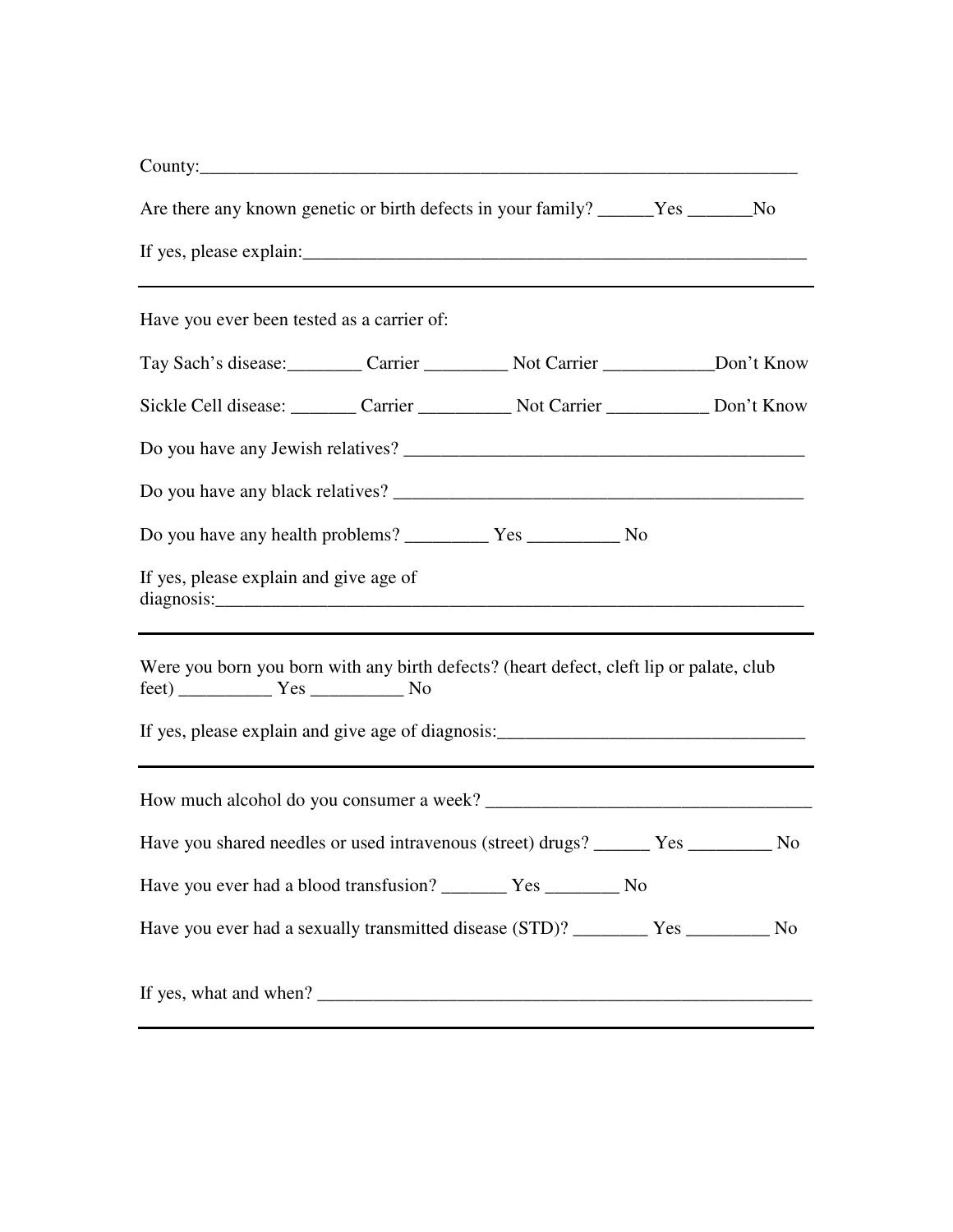## **Male Partner's Father's Family**

| Race and Ancestry:             |  |  |  |  |  |  |  |
|--------------------------------|--|--|--|--|--|--|--|
|                                |  |  |  |  |  |  |  |
|                                |  |  |  |  |  |  |  |
|                                |  |  |  |  |  |  |  |
|                                |  |  |  |  |  |  |  |
|                                |  |  |  |  |  |  |  |
|                                |  |  |  |  |  |  |  |
|                                |  |  |  |  |  |  |  |
|                                |  |  |  |  |  |  |  |
| Cause of death?                |  |  |  |  |  |  |  |
|                                |  |  |  |  |  |  |  |
|                                |  |  |  |  |  |  |  |
|                                |  |  |  |  |  |  |  |
| Cause of death?                |  |  |  |  |  |  |  |
| Father's MOTHER year of birth: |  |  |  |  |  |  |  |
|                                |  |  |  |  |  |  |  |
| If deceased, her age at death? |  |  |  |  |  |  |  |
| Cause of death?                |  |  |  |  |  |  |  |

## Aunts and Uncles (Your father's brothers and sisters)

| Gender Age | If deceased, age and cause of death | <b>Health Status</b> |
|------------|-------------------------------------|----------------------|
|            |                                     |                      |
|            |                                     |                      |
|            |                                     |                      |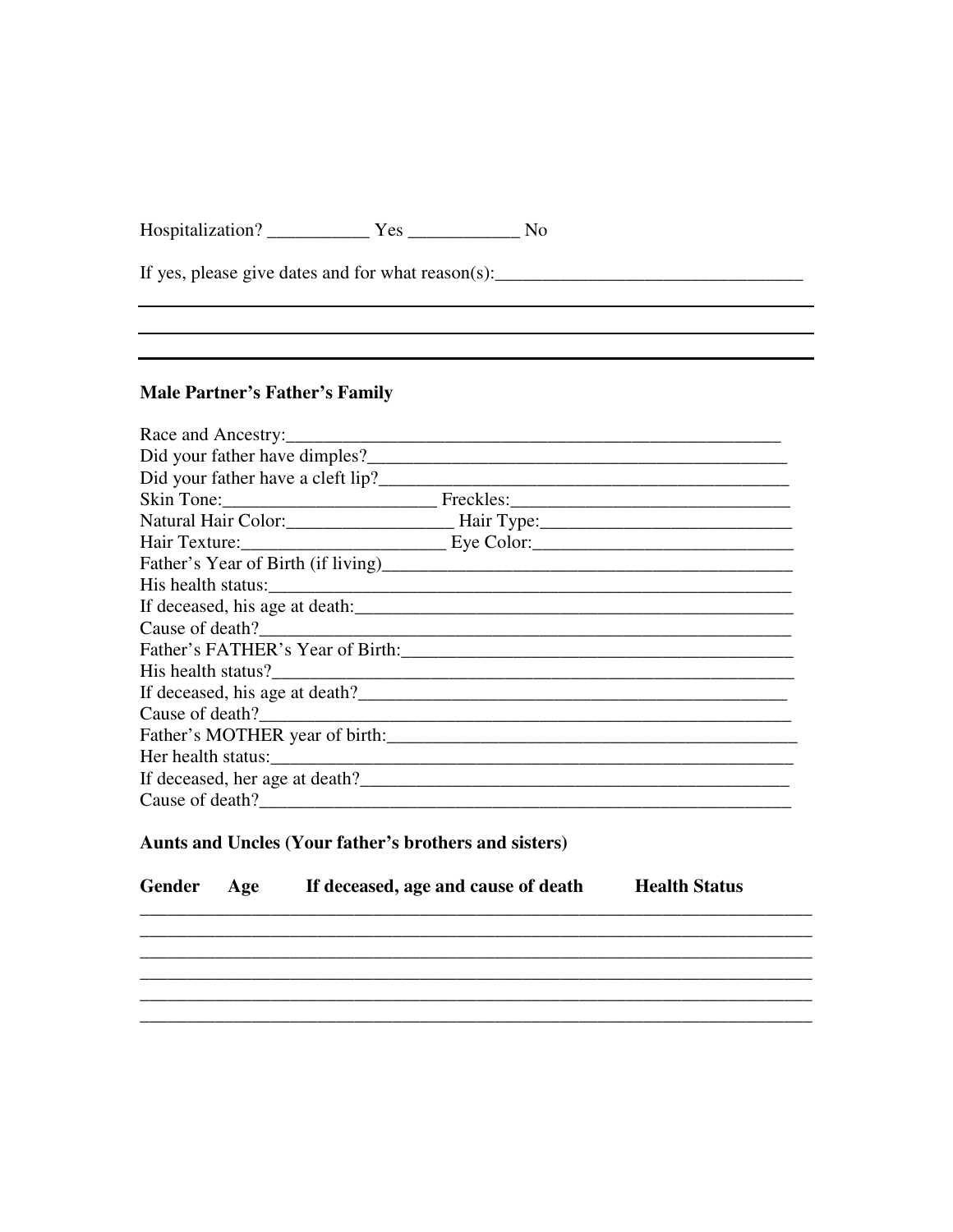## **Male Partner's Mother's Family**

## Male Partner's Aunts and Uncles (Mother's Side)

| Gender | Age | If deceased, age and cause of death |  |
|--------|-----|-------------------------------------|--|
|--------|-----|-------------------------------------|--|

**Health Status** 

#### **Male Partner's Brothers and Sisters**

Gender, year of birth, if deceased, cause of death, health status, eye color, hair type and natural hair color

<u> 1989 - Jan James James James James James James James James James James James James James James James James</u>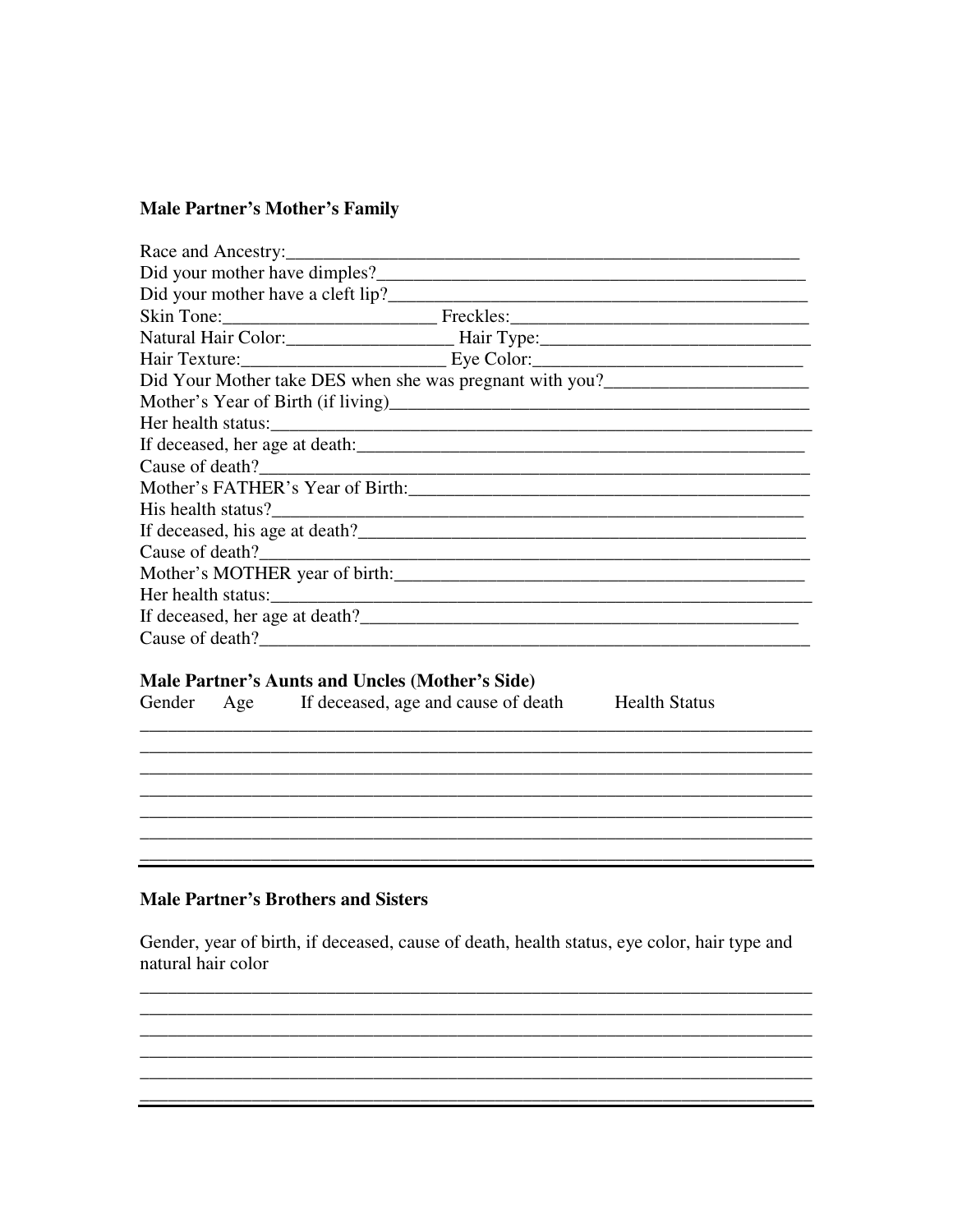# Male Partner's Children (If any)

Gender, year of birth, if deceased, cause of death, health status, eye color, hair type and natural hair color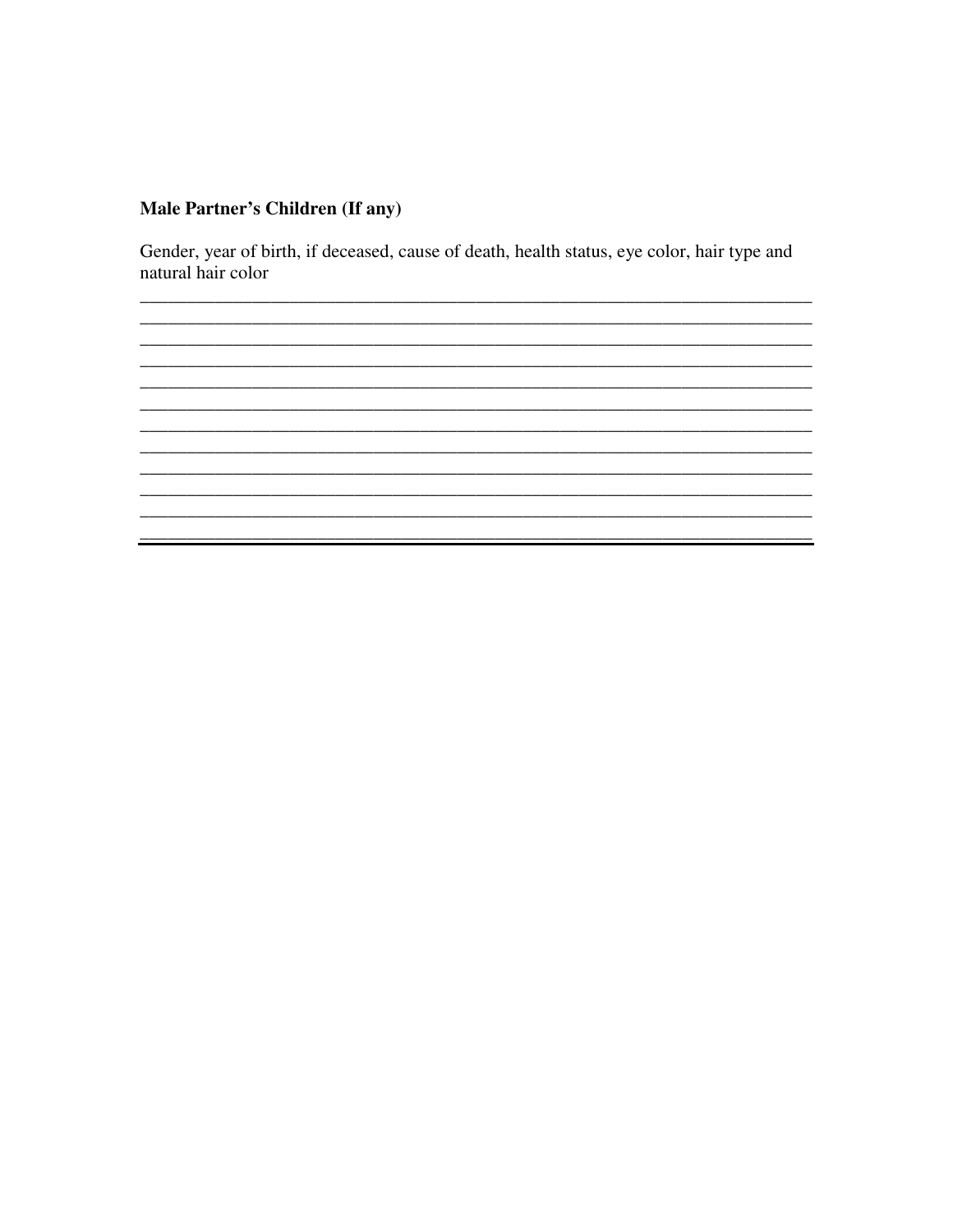## **Medical History of Male Partner and His Family:**

Please fill out the following charts to the best of your knowledge. Your effort to be as forthcoming as possible is to your benefit.

The following medical conditions apply to you and your BLOOD RELATIVES ONLY (grandparents, parents, aunts, uncles, cousins, brothers, sisters, yourself and any of your own children). Do not guess at any answer.

Please use an X mark to indicate which medical conditions you or one of your family members has/had. If none, please choose "No One."

|                                                      |      |        |        | <b>Brothers</b> |         | <b>Daughters</b> |      | Maternal<br>Aunts<br>Maternal<br>Uncles<br>Paternal<br>Paternal<br>Uncles |  | Maternal<br>Grandma | Maternal<br>Grandpa | Paternal<br>Grandma | Paternal<br>Grandpa |        |
|------------------------------------------------------|------|--------|--------|-----------------|---------|------------------|------|---------------------------------------------------------------------------|--|---------------------|---------------------|---------------------|---------------------|--------|
| Conditions                                           | Self | Mother | Father |                 | Sisters |                  | Sons |                                                                           |  |                     |                     |                     |                     | No One |
| <b>Blood Issues</b>                                  |      |        |        |                 |         |                  |      |                                                                           |  |                     |                     |                     |                     |        |
| Anemia                                               |      |        |        |                 |         |                  |      |                                                                           |  |                     |                     |                     |                     |        |
| Sickle-cell                                          |      |        |        |                 |         |                  |      |                                                                           |  |                     |                     |                     |                     |        |
| Anemia                                               |      |        |        |                 |         |                  |      |                                                                           |  |                     |                     |                     |                     |        |
| Hemophilia                                           |      |        |        |                 |         |                  |      |                                                                           |  |                     |                     |                     |                     |        |
| <b>HIV</b>                                           |      |        |        |                 |         |                  |      |                                                                           |  |                     |                     |                     |                     |        |
| Thalassemia                                          |      |        |        |                 |         |                  |      |                                                                           |  |                     |                     |                     |                     |        |
| Other                                                |      |        |        |                 |         |                  |      |                                                                           |  |                     |                     |                     |                     |        |
|                                                      |      |        |        |                 |         |                  |      |                                                                           |  |                     |                     |                     |                     |        |
| <b>Congenital</b>                                    |      |        |        |                 |         |                  |      |                                                                           |  |                     |                     |                     |                     |        |
| <b>Anomalies</b>                                     |      |        |        |                 |         |                  |      |                                                                           |  |                     |                     |                     |                     |        |
| Cleft lip/palate                                     |      |        |        |                 |         |                  |      |                                                                           |  |                     |                     |                     |                     |        |
| Hip problems                                         |      |        |        |                 |         |                  |      |                                                                           |  |                     |                     |                     |                     |        |
| Club feet                                            |      |        |        |                 |         |                  |      |                                                                           |  |                     |                     |                     |                     |        |
| Cri du chat                                          |      |        |        |                 |         |                  |      |                                                                           |  |                     |                     |                     |                     |        |
| Trisomy 18                                           |      |        |        |                 |         |                  |      |                                                                           |  |                     |                     |                     |                     |        |
| Trisomy 13                                           |      |        |        |                 |         |                  |      |                                                                           |  |                     |                     |                     |                     |        |
| Fragile x                                            |      |        |        |                 |         |                  |      |                                                                           |  |                     |                     |                     |                     |        |
|                                                      |      |        |        |                 |         |                  |      |                                                                           |  |                     |                     |                     |                     |        |
| <b>Gastro-Intestinal</b>                             |      |        |        |                 |         |                  |      |                                                                           |  |                     |                     |                     |                     |        |
| Ulcers of stomach                                    |      |        |        |                 |         |                  |      |                                                                           |  |                     |                     |                     |                     |        |
| Gall stones                                          |      |        |        |                 |         |                  |      |                                                                           |  |                     |                     |                     |                     |        |
| Hepatitis A (infectious)                             |      |        |        |                 |         |                  |      |                                                                           |  |                     |                     |                     |                     |        |
| <b>Hepatitis B</b>                                   |      |        |        |                 |         |                  |      |                                                                           |  |                     |                     |                     |                     |        |
| (serum)                                              |      |        |        |                 |         |                  |      |                                                                           |  |                     |                     |                     |                     |        |
| Development disorders<br>of stomach and<br>intestine |      |        |        |                 |         |                  |      |                                                                           |  |                     |                     |                     |                     |        |
| <b>Pyloric Stenosis</b>                              |      |        |        |                 |         |                  |      |                                                                           |  |                     |                     |                     |                     |        |
| Rectal disorder                                      |      |        |        |                 |         |                  |      |                                                                           |  |                     |                     |                     |                     |        |
| Any other cancer or                                  |      |        |        |                 |         |                  |      |                                                                           |  |                     |                     |                     |                     |        |
| problem                                              |      |        |        |                 |         |                  |      |                                                                           |  |                     |                     |                     |                     |        |
|                                                      |      |        |        |                 |         |                  |      |                                                                           |  |                     |                     |                     |                     |        |
| Genital                                              |      |        |        |                 |         |                  |      |                                                                           |  |                     |                     |                     |                     |        |
| Reproductive                                         |      |        |        |                 |         |                  |      |                                                                           |  |                     |                     |                     |                     |        |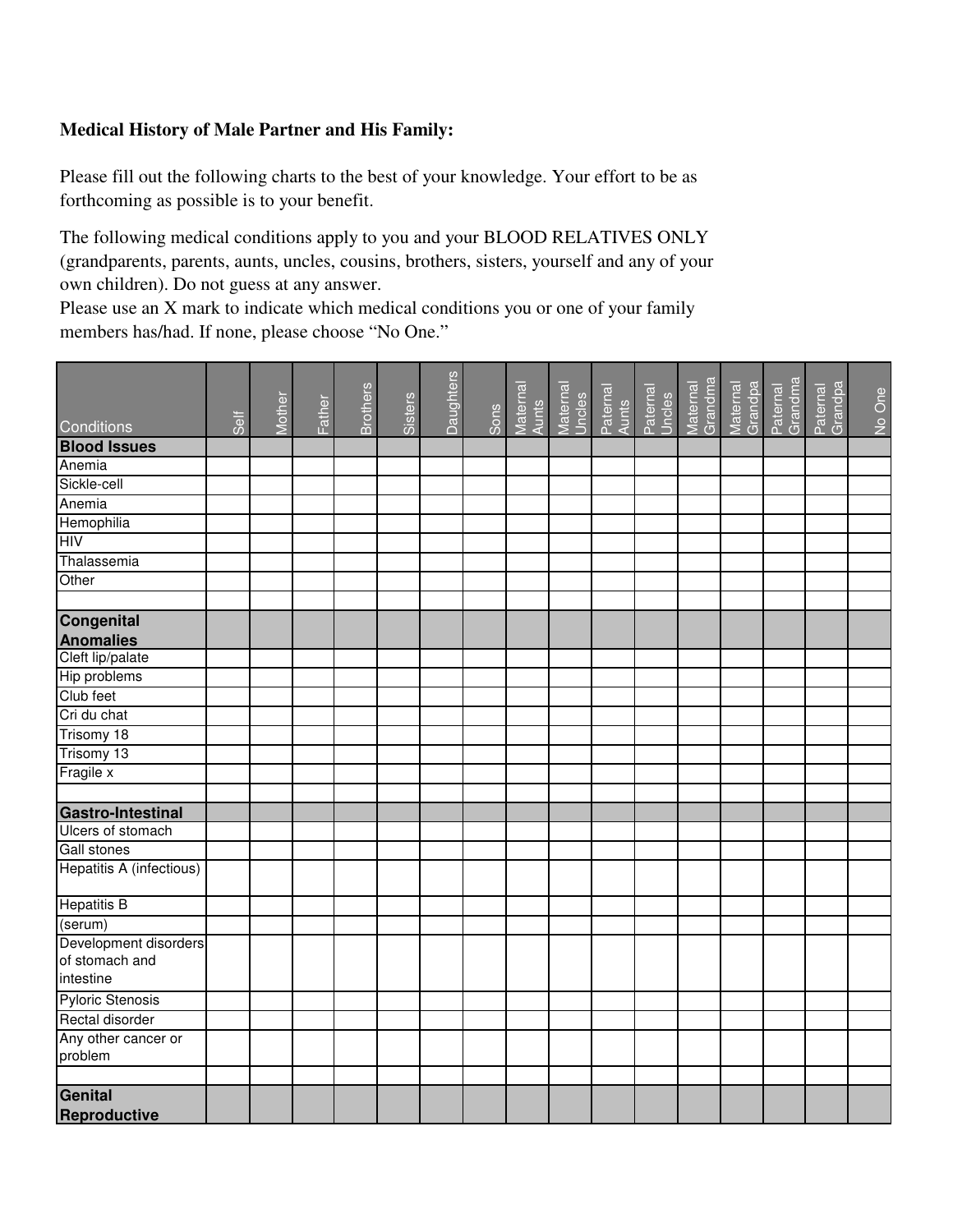|                             |      |        |        |                 |         | Daughters |      |                   |                    |                   |                    |                     |                     |                     |                     |        |
|-----------------------------|------|--------|--------|-----------------|---------|-----------|------|-------------------|--------------------|-------------------|--------------------|---------------------|---------------------|---------------------|---------------------|--------|
|                             |      | Mother | Father | <b>Brothers</b> | Sisters |           | Sons | Maternal<br>Aunts | Maternal<br>Uncles | Paternal<br>Aunts | Paternal<br>Uncles | Maternal<br>Grandma | Grandpa<br>Maternal | Paternal<br>Grandma | Paternal<br>Grandpa | No One |
| Conditions                  | Self |        |        |                 |         |           |      |                   |                    |                   |                    |                     |                     |                     |                     |        |
| Undescended testicle        |      |        |        |                 |         |           |      |                   |                    |                   |                    |                     |                     |                     |                     |        |
| Hermaphrodi-                |      |        |        |                 |         |           |      |                   |                    |                   |                    |                     |                     |                     |                     |        |
| tism/Ambiguous              |      |        |        |                 |         |           |      |                   |                    |                   |                    |                     |                     |                     |                     |        |
| genitals                    |      |        |        |                 |         |           |      |                   |                    |                   |                    |                     |                     |                     |                     |        |
| Hypospadias                 |      |        |        |                 |         |           |      |                   |                    |                   |                    |                     |                     |                     |                     |        |
| Lumps or cysts in           |      |        |        |                 |         |           |      |                   |                    |                   |                    |                     |                     |                     |                     |        |
| breasts                     |      |        |        |                 |         |           |      |                   |                    |                   |                    |                     |                     |                     |                     |        |
| <b>Breast surgery</b>       |      |        |        |                 |         |           |      |                   |                    |                   |                    |                     |                     |                     |                     |        |
| Two or more                 |      |        |        |                 |         |           |      |                   |                    |                   |                    |                     |                     |                     |                     |        |
| miscarriages                |      |        |        |                 |         |           |      |                   |                    |                   |                    |                     |                     |                     |                     |        |
| Stillborn                   |      |        |        |                 |         |           |      |                   |                    |                   |                    |                     |                     |                     |                     |        |
| Death of newborn            |      |        |        |                 |         |           |      |                   |                    |                   |                    |                     |                     |                     |                     |        |
| infant                      |      |        |        |                 |         |           |      |                   |                    |                   |                    |                     |                     |                     |                     |        |
| Neonatal jaundice           |      |        |        |                 |         |           |      |                   |                    |                   |                    |                     |                     |                     |                     |        |
|                             |      |        |        |                 |         |           |      |                   |                    |                   |                    |                     |                     |                     |                     |        |
| <b>HEART</b>                |      |        |        |                 |         |           |      |                   |                    |                   |                    |                     |                     |                     |                     |        |
| <b>Stroke</b>               |      |        |        |                 |         |           |      |                   |                    |                   |                    |                     |                     |                     |                     |        |
| <b>Heart attack</b>         |      |        |        |                 |         |           |      |                   |                    |                   |                    |                     |                     |                     |                     |        |
| <b>Heart disease</b>        |      |        |        |                 |         |           |      |                   |                    |                   |                    |                     |                     |                     |                     |        |
| Hardening of arteries       |      |        |        |                 |         |           |      |                   |                    |                   |                    |                     |                     |                     |                     |        |
| High blood pressure         |      |        |        |                 |         |           |      |                   |                    |                   |                    |                     |                     |                     |                     |        |
| High cholesterol            |      |        |        |                 |         |           |      |                   |                    |                   |                    |                     |                     |                     |                     |        |
| Other                       |      |        |        |                 |         |           |      |                   |                    |                   |                    |                     |                     |                     |                     |        |
|                             |      |        |        |                 |         |           |      |                   |                    |                   |                    |                     |                     |                     |                     |        |
| <b>Mental Health</b>        |      |        |        |                 |         |           |      |                   |                    |                   |                    |                     |                     |                     |                     |        |
| Schizophrenia               |      |        |        |                 |         |           |      |                   |                    |                   |                    |                     |                     |                     |                     |        |
| Manic depression or         |      |        |        |                 |         |           |      |                   |                    |                   |                    |                     |                     |                     |                     |        |
| bipolar disorder            |      |        |        |                 |         |           |      |                   |                    |                   |                    |                     |                     |                     |                     |        |
| Anxiety or panic<br>attacks |      |        |        |                 |         |           |      |                   |                    |                   |                    |                     |                     |                     |                     |        |
| Mild depression             |      |        |        |                 |         |           |      |                   |                    |                   |                    |                     |                     |                     |                     |        |
|                             |      |        |        |                 |         |           |      |                   |                    |                   |                    |                     |                     |                     |                     |        |
| Metabolic/                  |      |        |        |                 |         |           |      |                   |                    |                   |                    |                     |                     |                     |                     |        |
| <b>Endocrine</b>            |      |        |        |                 |         |           |      |                   |                    |                   |                    |                     |                     |                     |                     |        |
| Diabetes - Type 1 or 2      |      |        |        |                 |         |           |      |                   |                    |                   |                    |                     |                     |                     |                     |        |
|                             |      |        |        |                 |         |           |      |                   |                    |                   |                    |                     |                     |                     |                     |        |
| Hypoglycemia                |      |        |        |                 |         |           |      |                   |                    |                   |                    |                     |                     |                     |                     |        |
| Thyroid cancer              |      |        |        |                 |         |           |      |                   |                    |                   |                    |                     |                     |                     |                     |        |
| Thyroid disease             |      |        |        |                 |         |           |      |                   |                    |                   |                    |                     |                     |                     |                     |        |
| Goiter                      |      |        |        |                 |         |           |      |                   |                    |                   |                    |                     |                     |                     |                     |        |
| Adrenal dysfunction         |      |        |        |                 |         |           |      |                   |                    |                   |                    |                     |                     |                     |                     |        |
| Hyperactivity               |      |        |        |                 |         |           |      |                   |                    |                   |                    |                     |                     |                     |                     |        |
| Other                       |      |        |        |                 |         |           |      |                   |                    |                   |                    |                     |                     |                     |                     |        |
|                             |      |        |        |                 |         |           |      |                   |                    |                   |                    |                     |                     |                     |                     |        |
| Muscle/Bone/                |      |        |        |                 |         |           |      |                   |                    |                   |                    |                     |                     |                     |                     |        |
| <b>Joints</b>               |      |        |        |                 |         |           |      |                   |                    |                   |                    |                     |                     |                     |                     |        |
| Muscular dystrophy          |      |        |        |                 |         |           |      |                   |                    |                   |                    |                     |                     |                     |                     |        |
| Loss of muscle              |      |        |        |                 |         |           |      |                   |                    |                   |                    |                     |                     |                     |                     |        |
| disease                     |      |        |        |                 |         |           |      |                   |                    |                   |                    |                     |                     |                     |                     |        |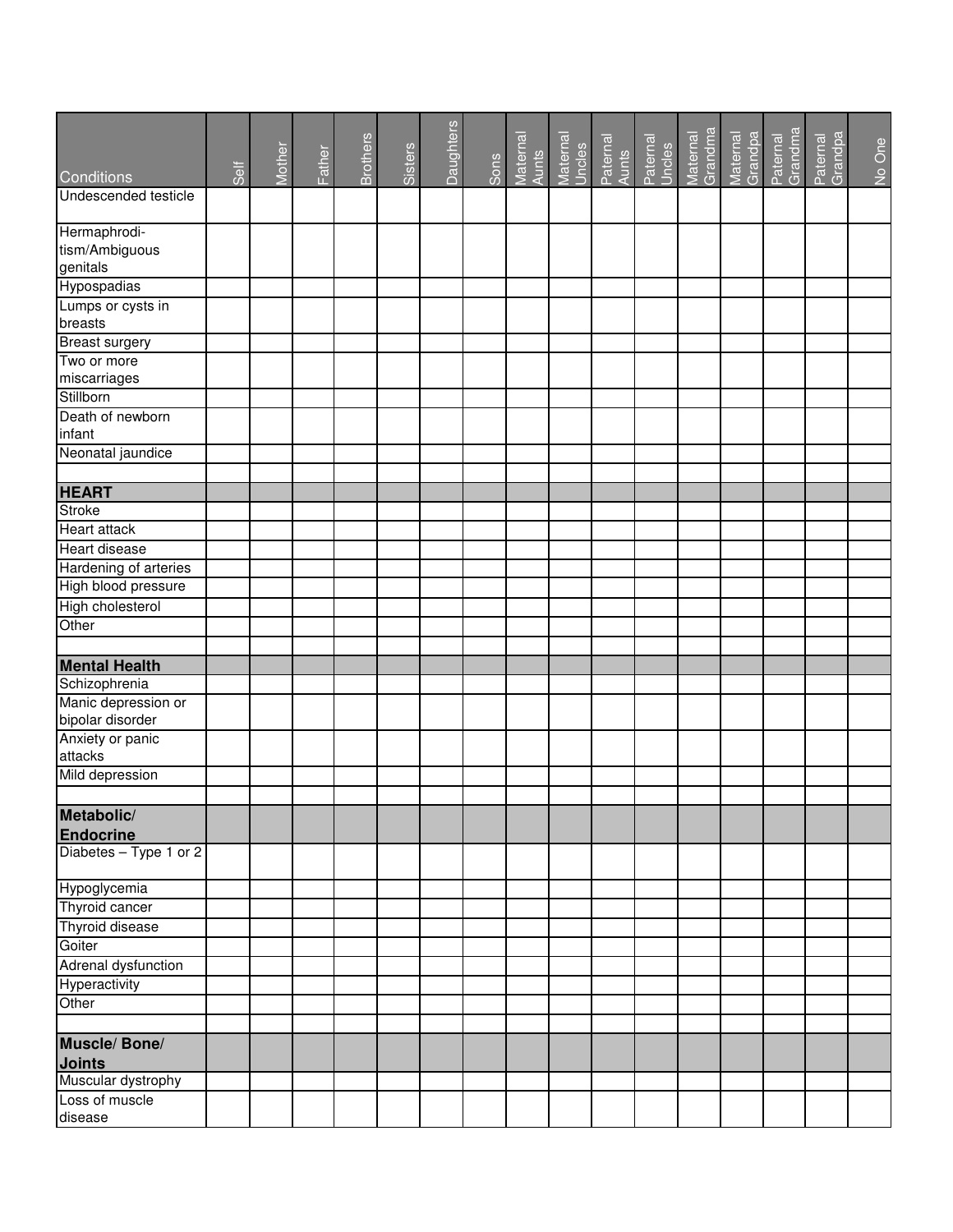|                            |      | Mother |        | <b>Brothers</b> | Sisters | Daughters |      |  | Maternal<br>Aunts<br>Maternal<br>Uncles<br>Paternal<br>Aunts<br>Uncles | Maternal<br>Grandma | Maternal<br>Grandpa<br>Paternal<br>Grandma | Paternal<br>Grandpa | No One |
|----------------------------|------|--------|--------|-----------------|---------|-----------|------|--|------------------------------------------------------------------------|---------------------|--------------------------------------------|---------------------|--------|
| Conditions                 | Self |        | Father |                 |         |           | Sons |  |                                                                        |                     |                                            |                     |        |
| Loss of muscle             |      |        |        |                 |         |           |      |  |                                                                        |                     |                                            |                     |        |
| coordination               |      |        |        |                 |         |           |      |  |                                                                        |                     |                                            |                     |        |
| Lupus                      |      |        |        |                 |         |           |      |  |                                                                        |                     |                                            |                     |        |
| Osteoporosis               |      |        |        |                 |         |           |      |  |                                                                        |                     |                                            |                     |        |
| Dwarfism                   |      |        |        |                 |         |           |      |  |                                                                        |                     |                                            |                     |        |
| <b>Arthritis</b>           |      |        |        |                 |         |           |      |  |                                                                        |                     |                                            |                     |        |
| Gout                       |      |        |        |                 |         |           |      |  |                                                                        |                     |                                            |                     |        |
| Myasthenia gravis          |      |        |        |                 |         |           |      |  |                                                                        |                     |                                            |                     |        |
| Other                      |      |        |        |                 |         |           |      |  |                                                                        |                     |                                            |                     |        |
|                            |      |        |        |                 |         |           |      |  |                                                                        |                     |                                            |                     |        |
| Neurological               |      |        |        |                 |         |           |      |  |                                                                        |                     |                                            |                     |        |
| Migraines                  |      |        |        |                 |         |           |      |  |                                                                        |                     |                                            |                     |        |
| Mental retardation         |      |        |        |                 |         |           |      |  |                                                                        |                     |                                            |                     |        |
| Downs syndrome             |      |        |        |                 |         |           |      |  |                                                                        |                     |                                            |                     |        |
| Alzheimer's syndrome       |      |        |        |                 |         |           |      |  |                                                                        |                     |                                            |                     |        |
| Senility before age 50     |      |        |        |                 |         |           |      |  |                                                                        |                     |                                            |                     |        |
| Multiple sclerosis         |      |        |        |                 |         |           |      |  |                                                                        |                     |                                            |                     |        |
| Cerebral palsy             |      |        |        |                 |         |           |      |  |                                                                        |                     |                                            |                     |        |
| Epilepsy/                  |      |        |        |                 |         |           |      |  |                                                                        |                     |                                            |                     |        |
| Seizures                   |      |        |        |                 |         |           |      |  |                                                                        |                     |                                            |                     |        |
| Hydrocephalus              |      |        |        |                 |         |           |      |  |                                                                        |                     |                                            |                     |        |
| Spina bifida/              |      |        |        |                 |         |           |      |  |                                                                        |                     |                                            |                     |        |
| Neural tubal defect        |      |        |        |                 |         |           |      |  |                                                                        |                     |                                            |                     |        |
| Huntington's disease       |      |        |        |                 |         |           |      |  |                                                                        |                     |                                            |                     |        |
| Gauchers disease           |      |        |        |                 |         |           |      |  |                                                                        |                     |                                            |                     |        |
| Wilson's disease           |      |        |        |                 |         |           |      |  |                                                                        |                     |                                            |                     |        |
| Parkinson's disease        |      |        |        |                 |         |           |      |  |                                                                        |                     |                                            |                     |        |
| Paraplegia                 |      |        |        |                 |         |           |      |  |                                                                        |                     |                                            |                     |        |
| Tourettes syndrome         |      |        |        |                 |         |           |      |  |                                                                        |                     |                                            |                     |        |
| Scoliosis                  |      |        |        |                 |         |           |      |  |                                                                        |                     |                                            |                     |        |
| Tay-Sachs disease          |      |        |        |                 |         |           |      |  |                                                                        |                     |                                            |                     |        |
| Other                      |      |        |        |                 |         |           |      |  |                                                                        |                     |                                            |                     |        |
|                            |      |        |        |                 |         |           |      |  |                                                                        |                     |                                            |                     |        |
| <b>Respiratory</b>         |      |        |        |                 |         |           |      |  |                                                                        |                     |                                            |                     |        |
| Allergies                  |      |        |        |                 |         |           |      |  |                                                                        |                     |                                            |                     |        |
| Asthma                     |      |        |        |                 |         |           |      |  |                                                                        |                     |                                            |                     |        |
| Emphysema                  |      |        |        |                 |         |           |      |  |                                                                        |                     |                                            |                     |        |
| Tuberculosis               |      |        |        |                 |         |           |      |  |                                                                        |                     |                                            |                     |        |
| Pneumonia                  |      |        |        |                 |         |           |      |  |                                                                        |                     |                                            |                     |        |
| Cystic fibrosis            |      |        |        |                 |         |           |      |  |                                                                        |                     |                                            |                     |        |
| Other lung disease         |      |        |        |                 |         |           |      |  |                                                                        |                     |                                            |                     |        |
| Sight, smell, sound        |      |        |        |                 |         |           |      |  |                                                                        |                     |                                            |                     |        |
| Deafness before age<br>60  |      |        |        |                 |         |           |      |  |                                                                        |                     |                                            |                     |        |
| Ear deformity              |      |        |        |                 |         |           |      |  |                                                                        |                     |                                            |                     |        |
| Cataracts before age<br>50 |      |        |        |                 |         |           |      |  |                                                                        |                     |                                            |                     |        |
|                            |      |        |        |                 |         |           |      |  |                                                                        |                     |                                            |                     |        |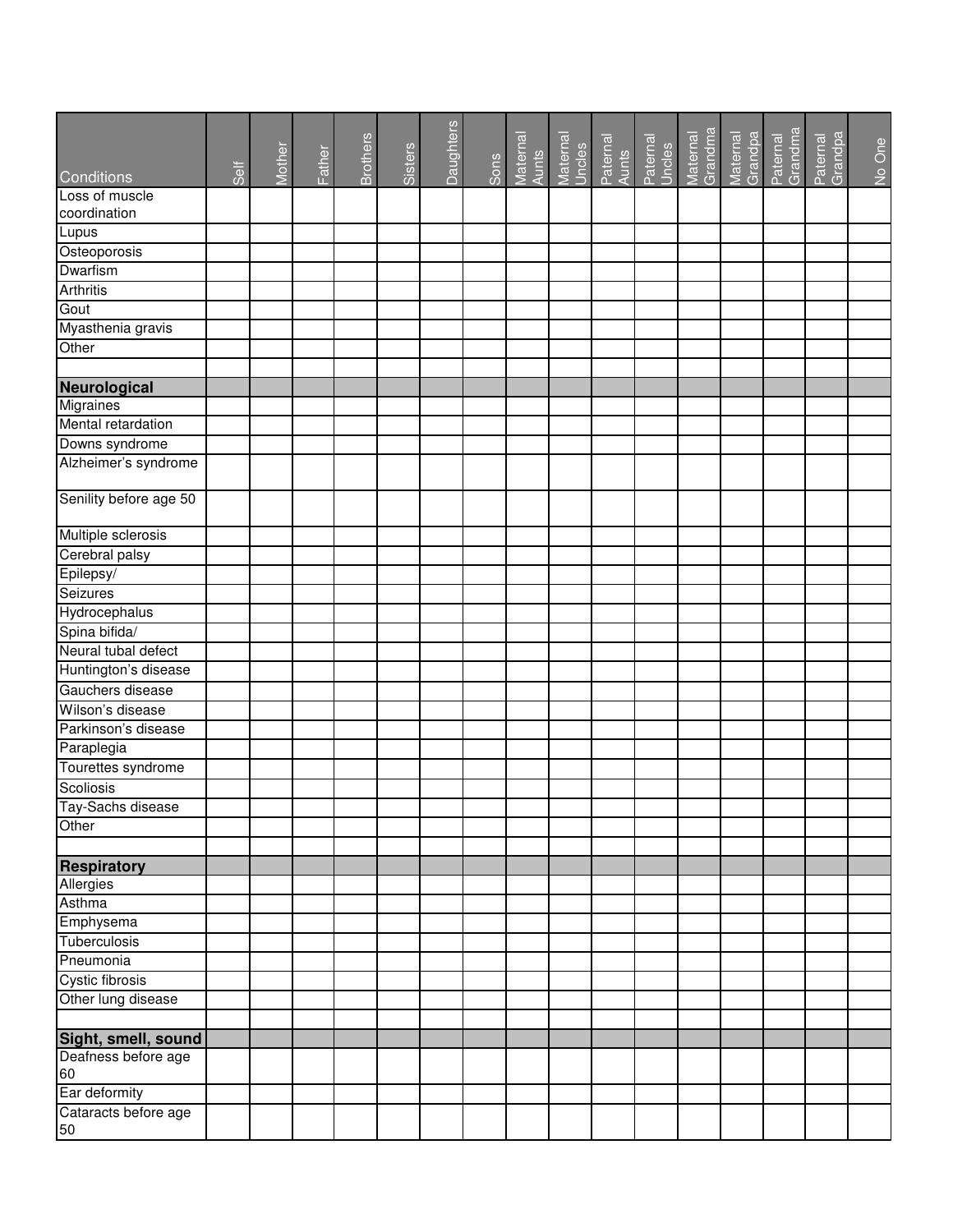|                        |      |        |        |                 |         | Daughters |      |                   |  |                                                                  |                     |                     |                     |                     |        |
|------------------------|------|--------|--------|-----------------|---------|-----------|------|-------------------|--|------------------------------------------------------------------|---------------------|---------------------|---------------------|---------------------|--------|
|                        |      | Mother | Father | <b>Brothers</b> | Sisters |           |      | Maternal<br>Aunts |  | Maternal<br>Uncles<br>Paternal<br>Paternal<br>Paternal<br>Uncles | Maternal<br>Grandma | Maternal<br>Grandpa | Paternal<br>Grandma | Paternal<br>Grandpa | No One |
| Conditions             | Self |        |        |                 |         |           | Sons |                   |  |                                                                  |                     |                     |                     |                     |        |
| <b>Blindness</b>       |      |        |        |                 |         |           |      |                   |  |                                                                  |                     |                     |                     |                     |        |
| Color blindness        |      |        |        |                 |         |           |      |                   |  |                                                                  |                     |                     |                     |                     |        |
| Glaucoma               |      |        |        |                 |         |           |      |                   |  |                                                                  |                     |                     |                     |                     |        |
| Deviated septum        |      |        |        |                 |         |           |      |                   |  |                                                                  |                     |                     |                     |                     |        |
| Other                  |      |        |        |                 |         |           |      |                   |  |                                                                  |                     |                     |                     |                     |        |
|                        |      |        |        |                 |         |           |      |                   |  |                                                                  |                     |                     |                     |                     |        |
| <b>Skin</b>            |      |        |        |                 |         |           |      |                   |  |                                                                  |                     |                     |                     |                     |        |
| Acne                   |      |        |        |                 |         |           |      |                   |  |                                                                  |                     |                     |                     |                     |        |
| Eczema                 |      |        |        |                 |         |           |      |                   |  |                                                                  |                     |                     |                     |                     |        |
| Pigmentation disorders |      |        |        |                 |         |           |      |                   |  |                                                                  |                     |                     |                     |                     |        |
| Neurofibro-matosis     |      |        |        |                 |         |           |      |                   |  |                                                                  |                     |                     |                     |                     |        |
| Other                  |      |        |        |                 |         |           |      |                   |  |                                                                  |                     |                     |                     |                     |        |
|                        |      |        |        |                 |         |           |      |                   |  |                                                                  |                     |                     |                     |                     |        |
| Chromosomal            |      |        |        |                 |         |           |      |                   |  |                                                                  |                     |                     |                     |                     |        |
| <b>Abnormalities</b>   |      |        |        |                 |         |           |      |                   |  |                                                                  |                     |                     |                     |                     |        |
| Turner syndrome        |      |        |        |                 |         |           |      |                   |  |                                                                  |                     |                     |                     |                     |        |
| Kleinfelter syndrome   |      |        |        |                 |         |           |      |                   |  |                                                                  |                     |                     |                     |                     |        |
| Other                  |      |        |        |                 |         |           |      |                   |  |                                                                  |                     |                     |                     |                     |        |
|                        |      |        |        |                 |         |           |      |                   |  |                                                                  |                     |                     |                     |                     |        |
| <b>Urinary</b>         |      |        |        |                 |         |           |      |                   |  |                                                                  |                     |                     |                     |                     |        |
| Kidney disease         |      |        |        |                 |         |           |      |                   |  |                                                                  |                     |                     |                     |                     |        |
| Other                  |      |        |        |                 |         |           |      |                   |  |                                                                  |                     |                     |                     |                     |        |
|                        |      |        |        |                 |         |           |      |                   |  |                                                                  |                     |                     |                     |                     |        |
| <b>Other Issues</b>    |      |        |        |                 |         |           |      |                   |  |                                                                  |                     |                     |                     |                     |        |
| Alcoholism             |      |        |        |                 |         |           |      |                   |  |                                                                  |                     |                     |                     |                     |        |
| Drug abuse, misuse or  |      |        |        |                 |         |           |      |                   |  |                                                                  |                     |                     |                     |                     |        |
| addiction              |      |        |        |                 |         |           |      |                   |  |                                                                  |                     |                     |                     |                     |        |
| <b>Cancers</b>         |      |        |        |                 |         |           |      |                   |  |                                                                  |                     |                     |                     |                     |        |
| <b>Breast</b>          |      |        |        |                 |         |           |      |                   |  |                                                                  |                     |                     |                     |                     |        |
| Leukemia               |      |        |        |                 |         |           |      |                   |  |                                                                  |                     |                     |                     |                     |        |
| Lymphoma               |      |        |        |                 |         |           |      |                   |  |                                                                  |                     |                     |                     |                     |        |
| Myeloma                |      |        |        |                 |         |           |      |                   |  |                                                                  |                     |                     |                     |                     |        |
| Lung                   |      |        |        |                 |         |           |      |                   |  |                                                                  |                     |                     |                     |                     |        |
| Stomach                |      |        |        |                 |         |           |      |                   |  |                                                                  |                     |                     |                     |                     |        |
| Colon                  |      |        |        |                 |         |           |      |                   |  |                                                                  |                     |                     |                     |                     |        |
| Pancreas               |      |        |        |                 |         |           |      |                   |  |                                                                  |                     |                     |                     |                     |        |
| Liver                  |      |        |        |                 |         |           |      |                   |  |                                                                  |                     |                     |                     |                     |        |
| <b>Skin</b>            |      |        |        |                 |         |           |      |                   |  |                                                                  |                     |                     |                     |                     |        |
| Prostate               |      |        |        |                 |         |           |      |                   |  |                                                                  |                     |                     |                     |                     |        |
| <b>Brain</b>           |      |        |        |                 |         |           |      |                   |  |                                                                  |                     |                     |                     |                     |        |
| Testicular             |      |        |        |                 |         |           |      |                   |  |                                                                  |                     |                     |                     |                     |        |
| Ovarian                |      |        |        |                 |         |           |      |                   |  |                                                                  |                     |                     |                     |                     |        |
| Cervical               |      |        |        |                 |         |           |      |                   |  |                                                                  |                     |                     |                     |                     |        |
| <b>Uterine</b>         |      |        |        |                 |         |           |      |                   |  |                                                                  |                     |                     |                     |                     |        |
| <b>Other Cancers</b>   |      |        |        |                 |         |           |      |                   |  |                                                                  |                     |                     |                     |                     |        |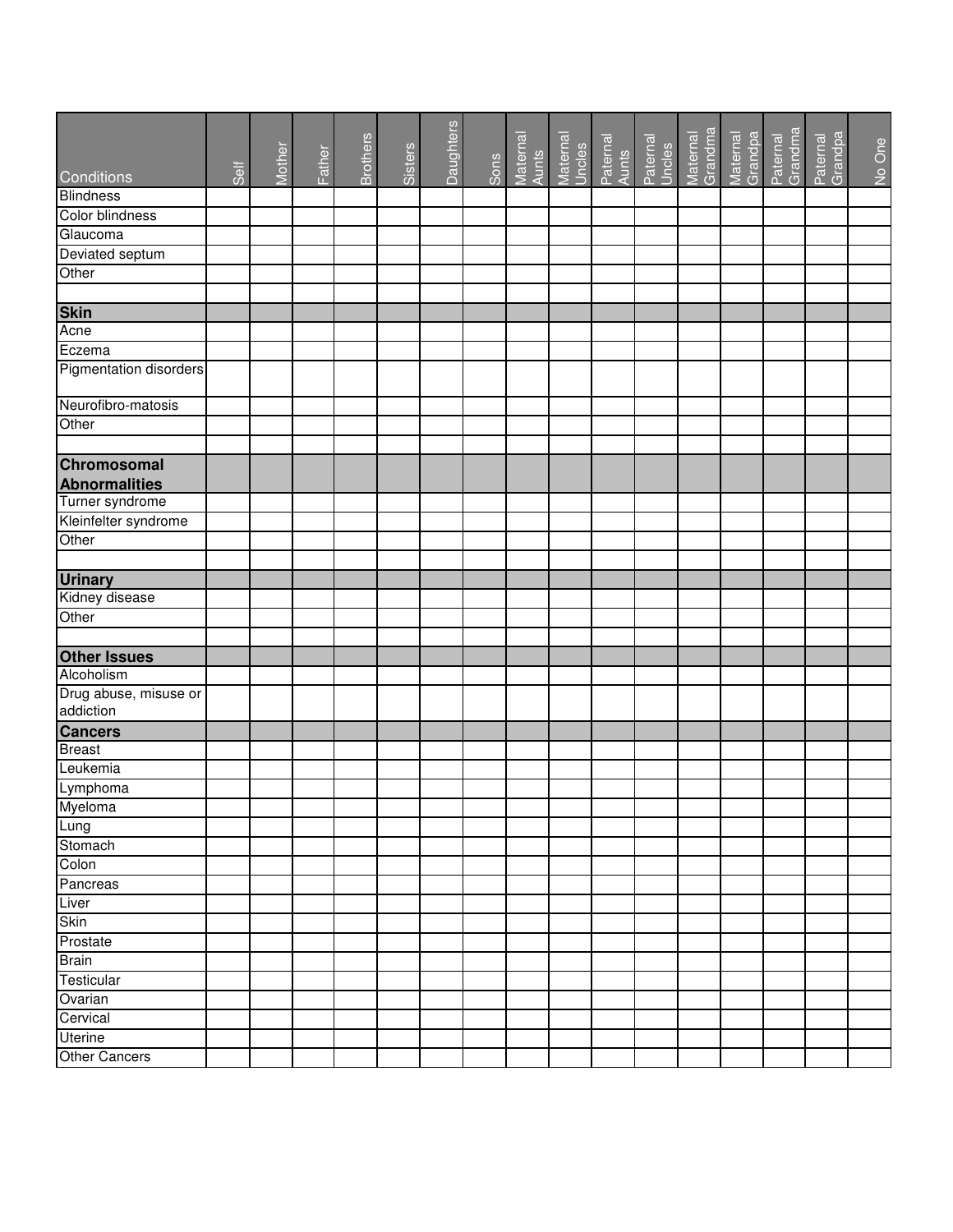| <b>Male Partner</b>  | <b>Female Partner</b> |
|----------------------|-----------------------|
| Height               | Height                |
| Weight               | Weight                |
| Eye Color            | Eye Color             |
| Hair Color & Texture | Hair Color & Texture  |
| Race                 | Race                  |
| Blood Type (A,B,O)   | Blood Type (A,B,O)    |
| $RH (+,-)$           | $RH (+, -)$           |

**Recipient Couple's Physical Characteristics:** 

**Please attach a picture of both of you (recipient couple):**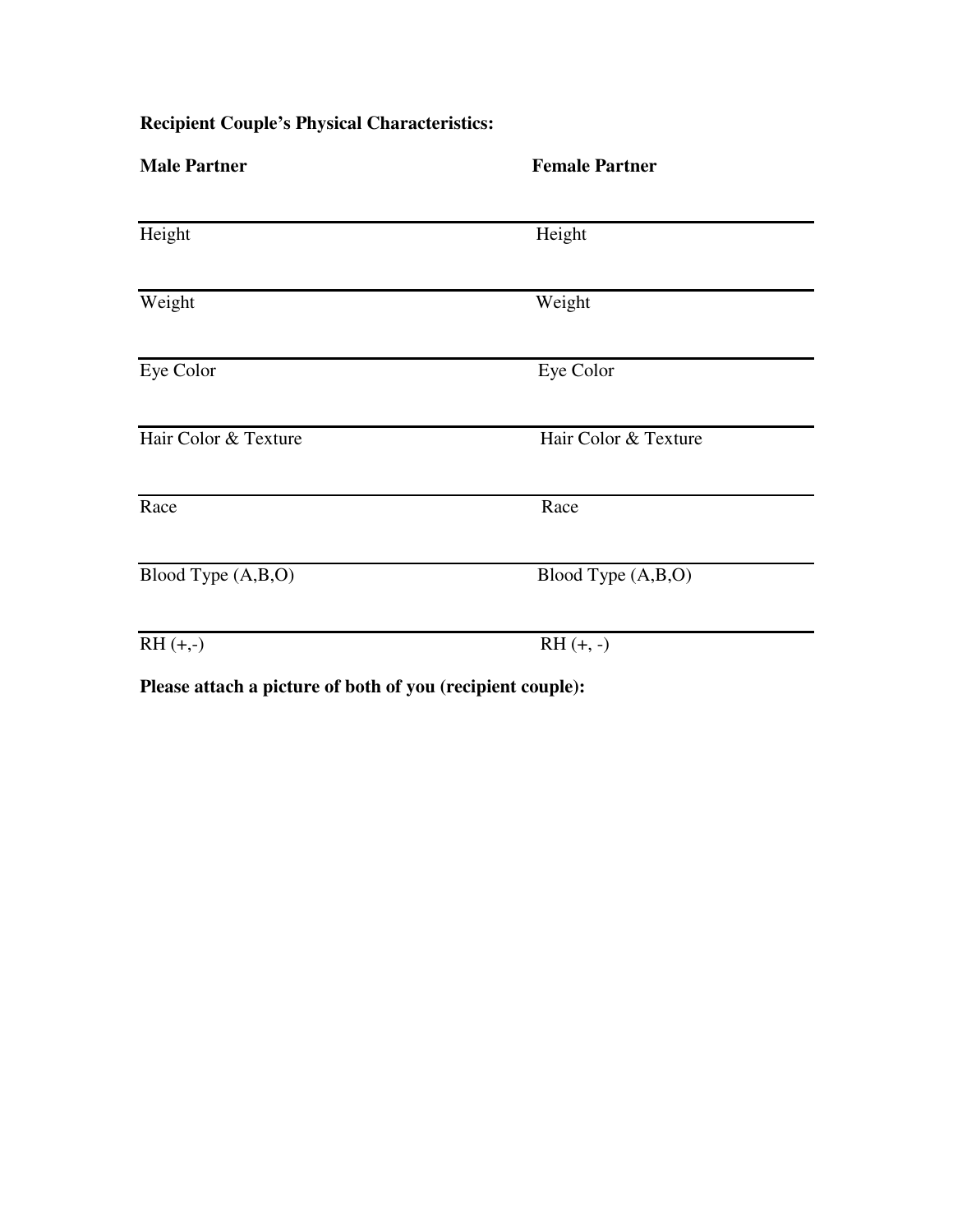## **Characteristics Recipients Desire of Their Donor:**

In order to facilitate matching your egg donor, please indicate the importance of the characteristics below on a scale of  $1 - 5$ , with 1 being the least important and 5 being the most important.

|                            | (Least important) |                | Most important) |                |   |
|----------------------------|-------------------|----------------|-----------------|----------------|---|
| Eye Color                  | 1                 | $\overline{2}$ | 3               | 4              | 5 |
| Hair Color                 | 1                 | $\overline{2}$ | 3               | 4              | 5 |
| Height                     | 1                 | $\overline{2}$ | 3               | $\overline{4}$ | 5 |
| Weight $\left(\leq\right)$ | $\overline{1}$    | 2              | 3               | 4              | 5 |
| Education                  | 1                 | 2              | 3               | 4              | 5 |
| <b>Blood Type</b>          | 1                 | 2              | 3               |                | 5 |

Please add comments on any of the above or add to your specifications:

Preferences for Donor's Ancestry:

| Chinese ________________ Japanese ______________ Korean ______________ Other |  |  |  |  |  |  |  |  |
|------------------------------------------------------------------------------|--|--|--|--|--|--|--|--|
|                                                                              |  |  |  |  |  |  |  |  |
|                                                                              |  |  |  |  |  |  |  |  |
| Caucasian                                                                    |  |  |  |  |  |  |  |  |
| Skin Tone: Fair Medium Olive Dark                                            |  |  |  |  |  |  |  |  |
| Preferences for Donor's Interests:                                           |  |  |  |  |  |  |  |  |
|                                                                              |  |  |  |  |  |  |  |  |